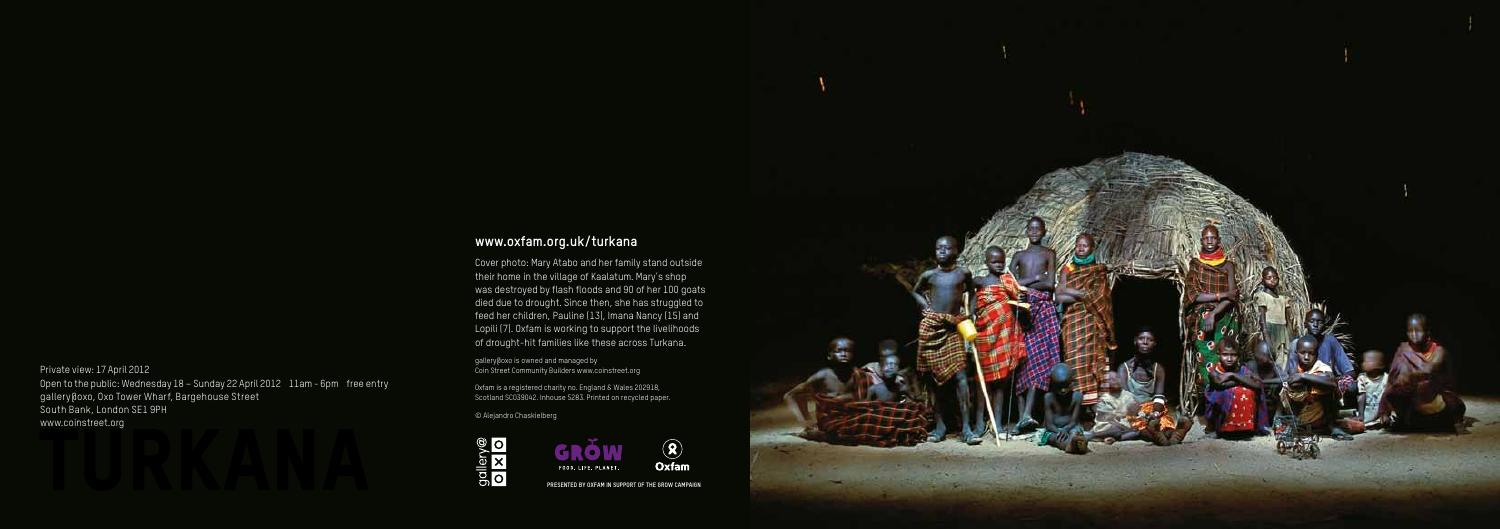

I'm pleased to present the Turkana collection in partnership with Oxfam. The photographs in this exhibition represent work I'm extremely proud of and also an experience I'll never forget.

The Turkana region in Kenya is an incredible place – and that's mainly down to the people who live there who face seemingly everlasting droughts. The people I met during this trip made me realise that, even among all the hardships of a changing climate, people love, desire and dream of a better future. That's why it was really important for me to portray the community in the best possible light.

I've always been attracted by the night because it's a time when the most fascinating things can happen. So in Turkana, I explored the idea of photographing people during the night – often in the places where they sleep. To photograph people, I used the full moon, along with long-time exposures and different kinds of lights like torches and strobe flash. Since I was using moonlight and had assembled a team to help me, I only had a very short window to get the shots I wanted, no repeats. It was a real challenge!

Thanks to this experience, I know that, even though Turkana is one of the world's poorest communities, its people are determined not to be beaten by poverty. This is why the work Oxfam is doing is so important – it's giving people the tools they need to rise to challenges most of us will never have to face.

I hope this collection is a fitting tribute to the people I met in Turkana. Thank you for visiting, I hope you enjoy looking at the photographs.



Alejandro Chaskielberg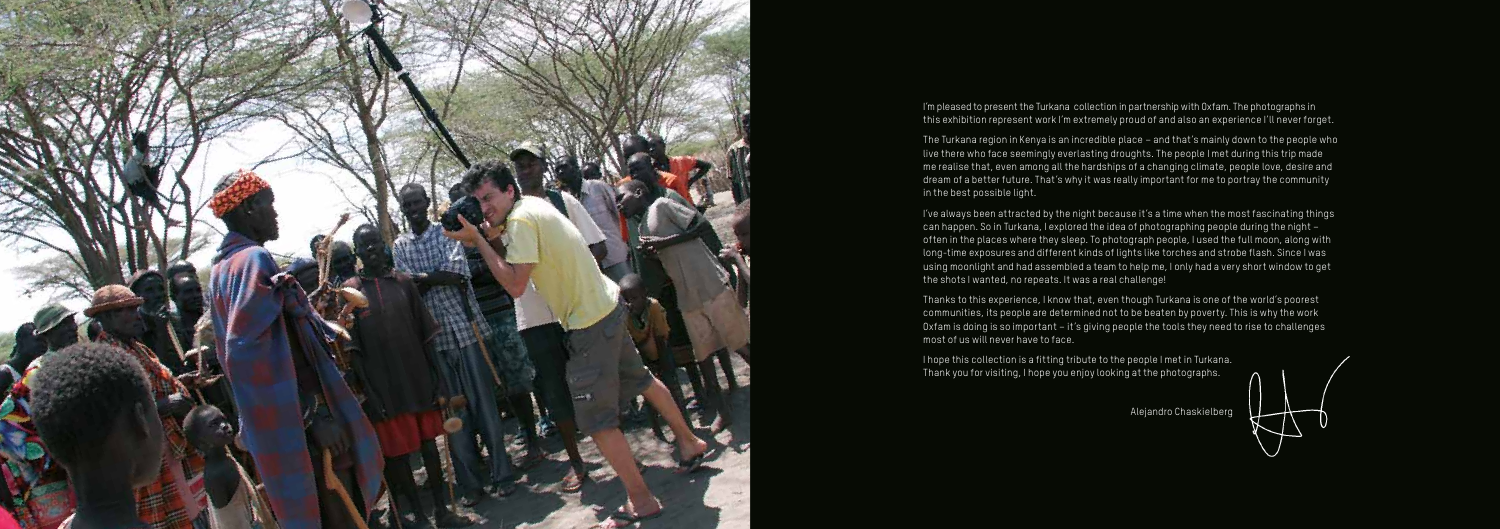Rebecca Eporon moved to Natoo village when her family were killed in a raid. During the drought, she lost all her animals and struggled to survive. Now she is part of Oxfam's gardening project and plans to own a farm one day. "The gardening project changed my life. I am now able to give the children vegetables to eat and can even send them to school."

Nanyiti Alkaram, 52, is proud that she can now grow vegetables to feed her family. Years of drought mean she has faced a daily struggle to survive. But now, Nanyiti has hope. Oxfam has helped her community to use nearby wells and hand pumps to irrigate their land. This means Nanyiti can put new gardening tools provided by Oxfam to good use.



Frederic Ekuman, 13, and his friends take a break from digging for water at the roadside in Kanka Lungurio. Drought means that children have to dig holes over a metre deep in search of muddy water, before carrying it back home – often walking for miles with these heavy loads.



### **Thank you for visiting Turkana. This Alejandro Chaskielberg exhibition was created in support of G ROW, a movement of people campaigning for a world where everyone always has enough to eat.**

For the past 40 years, Oxfam has been working in Turkana, north-west Kenya, to support people who have been let down by the global food system. People like those in the exhibition – Nanyiti, Frederic, Elisabeth, Rebecca, Tioko, Mary, Joseph, John, Peter, Napva, Losike and Lokesiro.

Right now, unpredictable weather and rising food prices are having a devastating impact on Turkana's pastoralist communities. We've been helping people find new ways to feed their families with our gardening, fishing and livestock projects. And we're also working hard to provide people with clean water.

Outside Turkana, the global food system has let even more people down. Climate change, land grabs, food price hikes and intensive farming mean that nearly a billion people are going hungry worldwide. **But it doesn't have to be this way.**

As you walk around the exhibition, you will see for yourself how the smallest things can make the biggest difference – like creating vegetable gardens out of dry, dusty landscapes to enable farmers to grow food and support their families. Thanks to the generosity of our supporters, Oxfam is helping some of the world's poorest people to survive.

#### **www.oxfam.org.uk/grow**



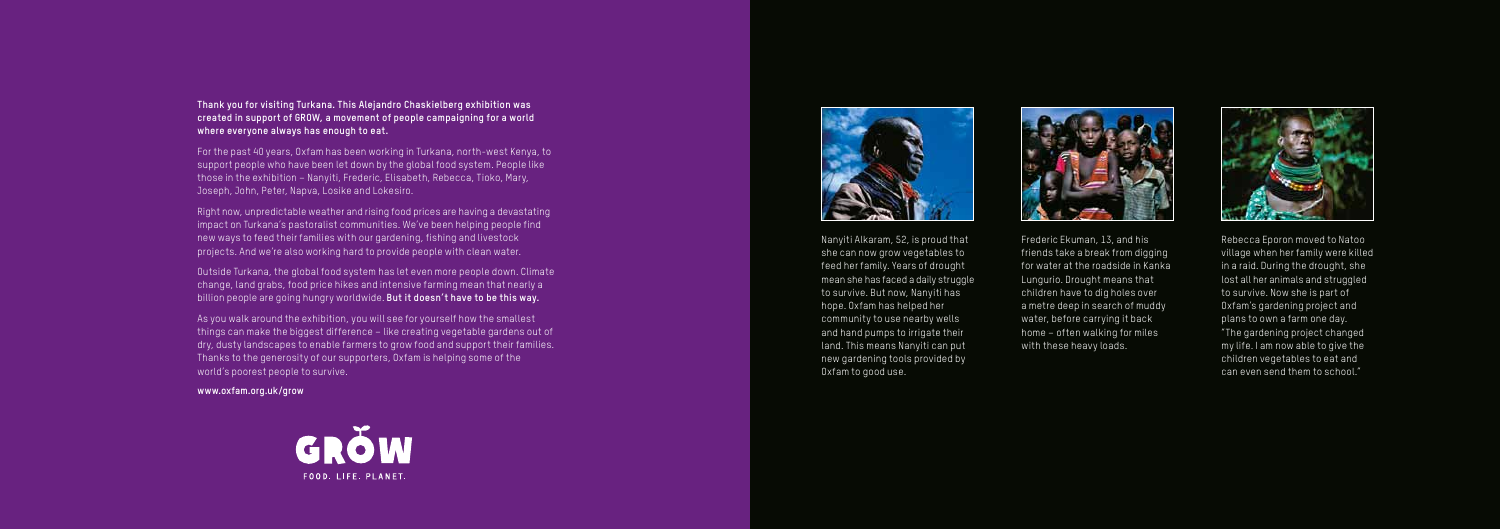Peter Abwell (far right) alongside other fishermen in the village of Katiko, holding up a new fishing net donated by Oxfam. As well as providing essential tools of the trade like this, Oxfam is also distributing food vouchers to the most vulnerable families here. People use the vouchers to buy dried fish from local traders, providing these new fishermen with a guaranteed market for their catch. Peter owns the local fish shop and says: "People in this village see me as a role model as I gave birth to a new idea of being a trader."

Elisabeth Ekatapan and her family sleep under the stars in Northern Turkana. "At night I dream about being a rich woman, I dream about my children getting married and having good futures. In my dream another woman from the village comes to me and says 'Wow! Good things have happened to this woman!' I think this dream could maybe be a premonition."



Joseph Ichom takes to the expansive waters of Lake Turkana. With help from Oxfam and his fellow fishermen, he's learning the ropes and has found a reliable market where he can sell his fish for a stable price. As well as distributing fishing nets and rope, Oxfam is also providing fishermen with training on responsible and effective fishing techniques.





Before she got involved in an Oxfam gardening project, Elisabeth Ekatapan was struggling to raise eight children on her own. She now grows enough to feed her children and can sell what she has left over to make a better living. "If I could make one thing happen it would be to have my own business and earn money."





Most of John Ekono Ekiman's animals died during recent droughts. He was unable to feed his family until Oxfam gave him four camels. "Camels are very important in a pastoralist life; they represent life, wealth and hope. When you have just one camel to milk it can save the family. I remember laughing when Oxfam gave me my camels; it was the happiest moment of my life."



Lokesiro Natelem Eseron is part of Oxfam's gardening project in the village of Natoo: "We used to work with livestock but now it's gone. We're growing vegetables in the garden for our children and I hope this will improve their health in the future. Most of us now have our hopes in children. We thought that pastoralism was the only life but now we have lost all the live stock, we are sending our children to school. Small projects like this bring us some money so we can support our children."

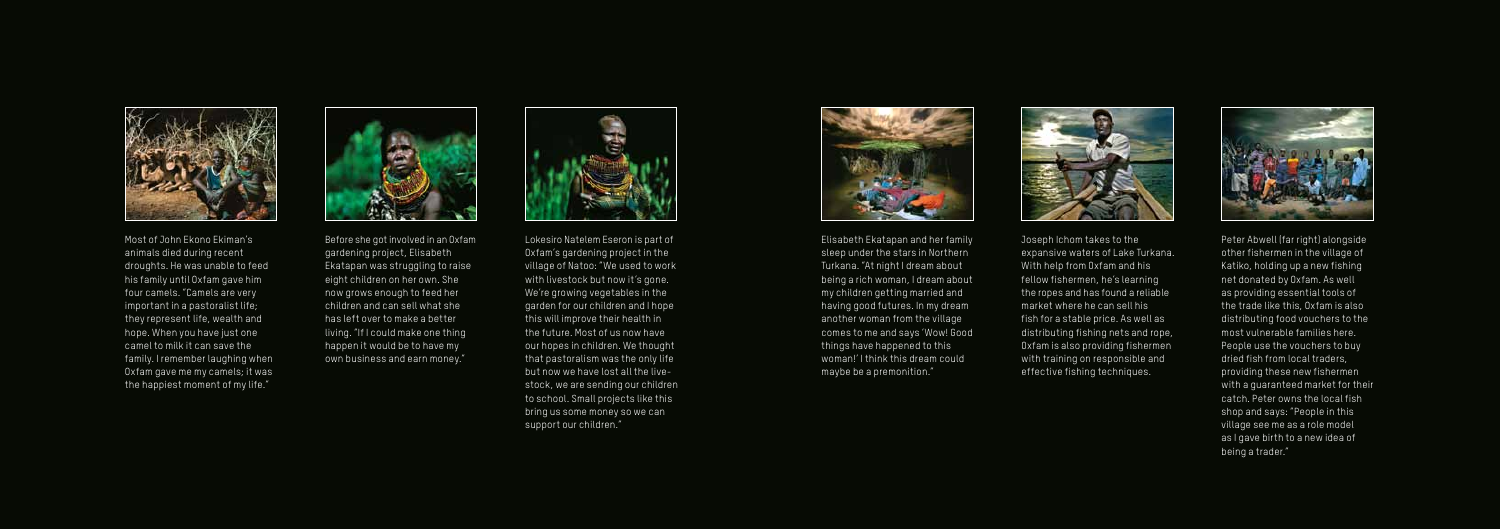Napva Kaanvang and Losike Kangirwa collect water for local women to use on the vegetables growing in nearby gardens. Thanks to Oxfam's gardening project, food continues to grow here even when the rain doesn't fall.





Tioko Korima waters the vegetables she is growing in her new garden. Surrounded by greenery and crops standing at waist height, she's amazed at the transformation that has taken place in her village. Since Oxfam introduced the gardens in 2011, the project has transformed this land and the people who depend on it.



Women in Turkana are nearly always solely responsible for finding food for their children, which is why Oxfam started the gardening project. Around 88% of those who work on these irrigated plots of land are women, growing vegetables to feed their families. The small income they earn from selling what's left over goes towards their children's school fees.